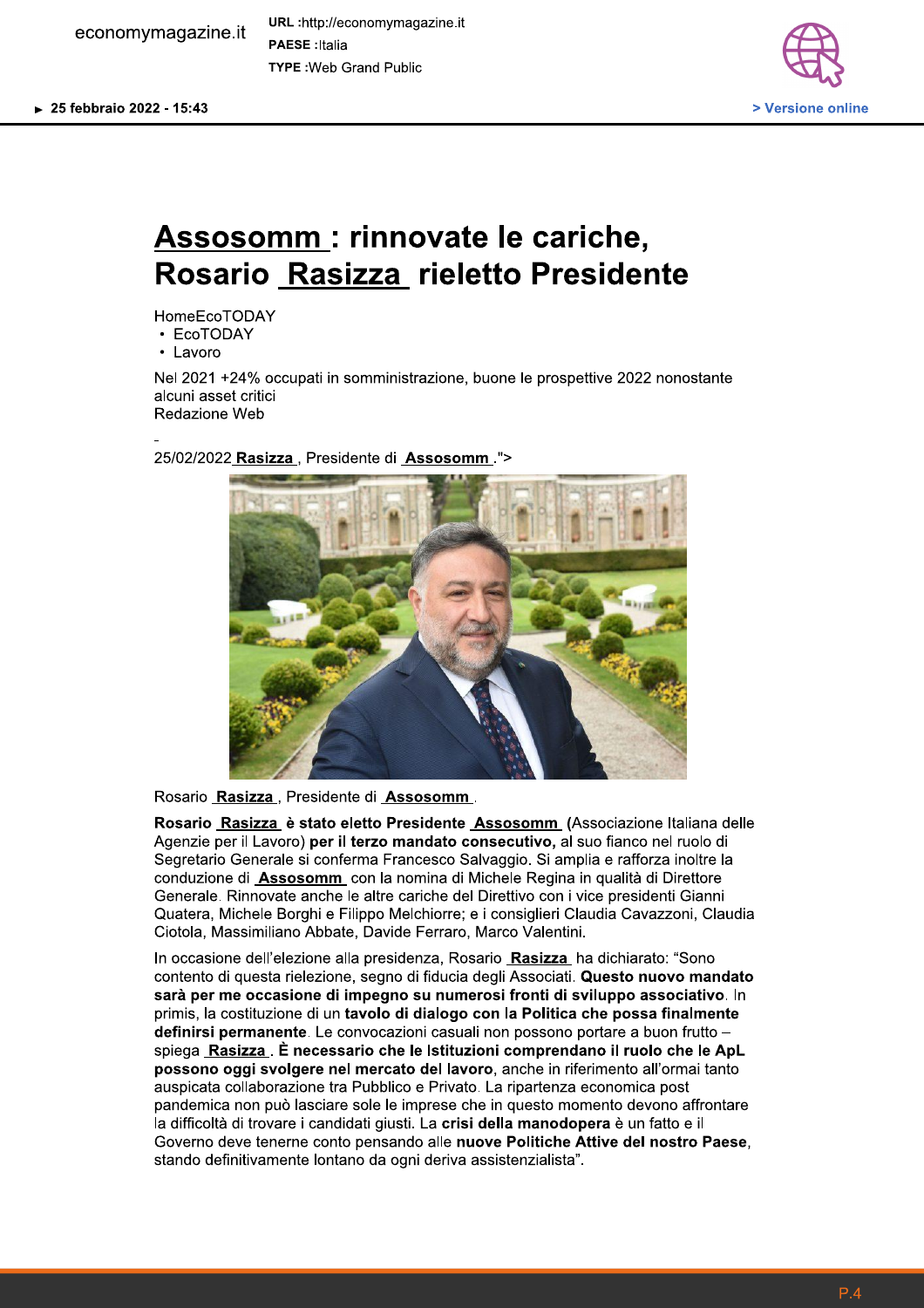In sede di nuove nomine sono stati presentati i dati della nuova rilevazione del Censis per conto di Assosomm. La pandemia - secondo quanto dettaglia in incipit il paper Censis - ha provocato un crollo dell'occupazione pari a circa il 10% del totale. La ripresa è cominciata, già nel 2021, ma c'è ancora molto da fare: se tutto va bene, alla fine del 2022 saremo ritornati al livello di pre-pandemia, appena lo 0,25% in più.

Bisogna tenere presente che questa ripresa è fortemente sostenuta dagli investimenti pubblici; nel settore dell'edilizia, per esempio, grazie al 110%, siamo sostanzialmente alla "piena occupazione" e i margini di un'ulteriore crescita sono scarsi sul medio periodo. Che cosa ci dobbiamo aspettare quindi nei prossimi 2-3 anni? Le stime più ottimistiche parlano della creazione di circa 2.5 milioni di posti di lavoro.

Non si tratta tuttavia di una prospettiva completamente rosea: la necessità di investire in formazione professionalizzante è altissima, mentre occorrerà prestare, nel prossimo futuro, proprio per rispondere a una crescita costante della domanda di forza lavoro, una maggiore attenzione ai flussi di lavoratori provenienti da Paesi extracomunitari. Dovranno essere quindi affrontati molti temi, quali, per esempio, la barriera linguistica, il riconoscimento e l'equiparazione dei titoli di studio, il welfare, i ricongiungimenti familiari e gli accordi che tra le varie nazioni si sottoscrivono per consentire la circolazione dei professionisti attinenti a determinate aree (si pensi, per esempio, alla necessità di infermieri per l'Italia). Tenendo conto del ricambio generazionale e della fine degli incentivi pubblici avviati adesso anche grazie al PNRR, affinché il sistema economico riparta in modo autonomo, occorre pensare a favorire la nascita di nuovi posti di lavoro, soprattutto dove il mercato mostra i segni di un certo fermento.

## In quali settori l'occupazione tornerà a crescere?

Il 32.1% dei nuovi posti di lavoro sono attesi in settori legati ai servizi, al commercio e al turismo. Circa il 25% è atteso dall'industria nel suo insieme, ma con una forte componente di mobilità e logistica. Mentre settori ad alta specializzazione come la finanza e l'informatica, daranno al più il 15% di nuovi posti di lavoro. Realisticamente quindi, dal punto di vista dell'occupazione, i bacini che hanno maggior margine di crescita sono legati al commercio, al turismo, ai servizi e alla logistica, lavori che tradizionalmente richiedono una specializzazione non elevata, ma una forte dose di elasticità e di adattamento alle diverse situazioni. Buone sensazioni provengono dal lavoro in somministrazione, ovvero quello ottenuto mediante le Agenzie per il Lavoro. Oggi i lavoratori in somministrazione rappresentano il 16,5% di tutti gli occupati a tempo determinato. 2 anni fa erano il 14%.

E i margini di crescita sono incoraggianti. Nel 2021 gli occupati in somministrazione sono arrivati ad essere 500mila, nel momento più duro della Pandemia erano poco più di 300 mila. L'aumento ha riguardato il numero di ore lavorate e il monte retributivo.

- · il monte retributivo dei lavoratori in somministrazione aumenta del 27%
- gli occupati aumentano del 24%
- il numero di ore lavorate cresce del 29%

Occorre tener presente che si tratta per lo più di lavoratori a bassa specializzazione: il 74% ha contratti per mansioni generiche e va avviato a una maggiore specializzazione con l'urgenza di un forte investimento in formazione tecnica. In momenti di grande incertezza per le imprese, in cui fare previsioni è particolarmente difficile, basti pensare al prezzo dell'energia che sta scardinando i budget di migliaia di aziende, il meccanismo della somministrazione permette una maggior stabilità per *i lavoratori. Basti pensare che:* 

Entro 90 giorni dalla cessazione di un contratto a termine in somministrazione, il